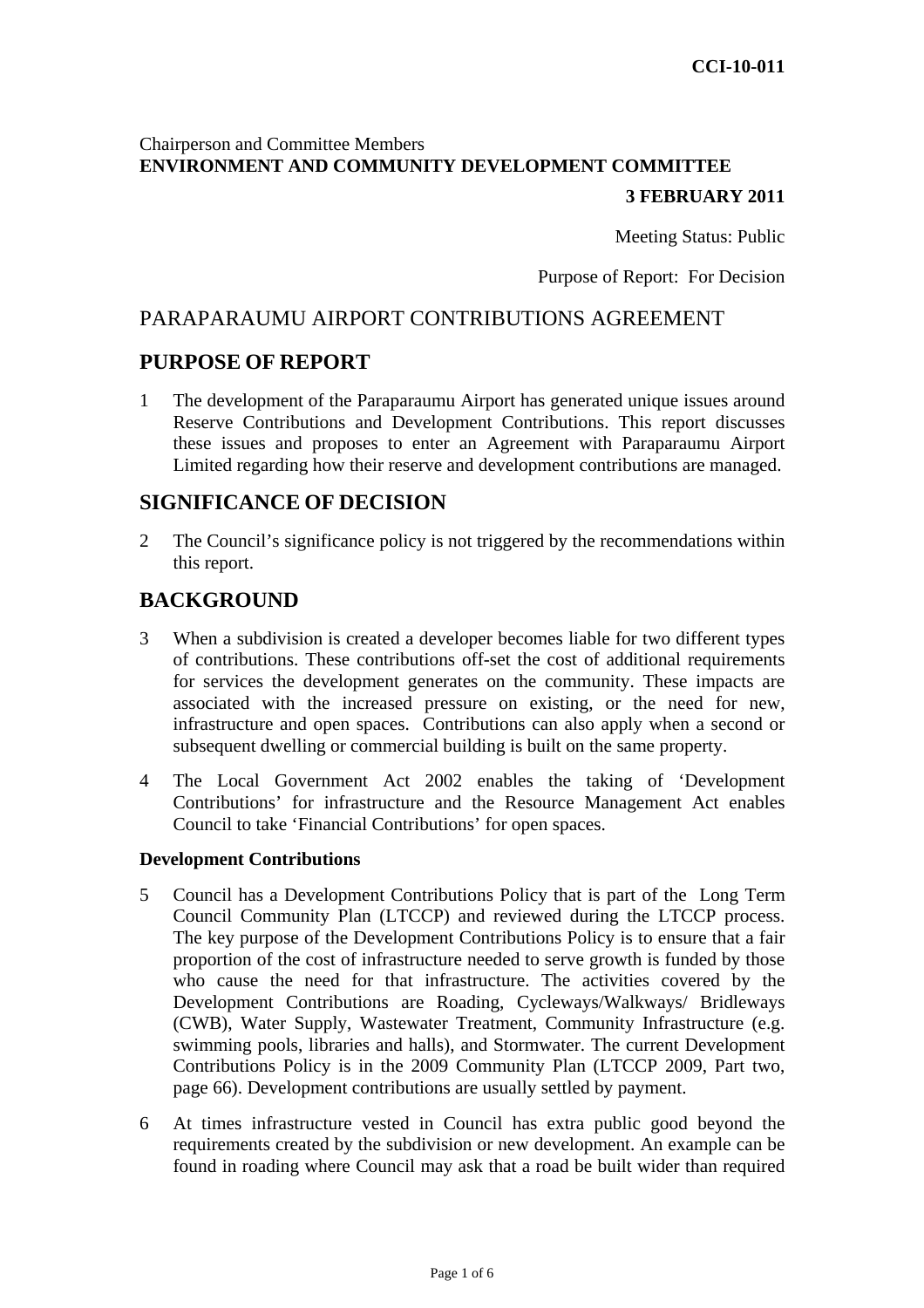for the development so that it provides additional benefits to the District's roading network.

7 In cases where public good is provided beyond the requirement for a development, the Chief Executive or Sustainable Development Manager have delegated authority to consider and provide remissions of the Development Contribution where appropriate. This cannot be accrued as credits for subsequent developments but must be paid out on a case by case basis. If the remission exceeds the value of the Developer Contribution, Council may purchase the extra asset directly rather than carry over credits.

#### **Financial Contributions**

- 8 Council charges Financial Contributions under the Resource Management Act as set in Council's District Plan. The District Plan states, in section E1, that Financial Contributions are to ensure that recreation and open space provision keeps pace with the demands generated by the additional development. These contributions are often referred to as Reserve Contributions.
- 9 In some instances, developers provide reserves that are vested in Council. These may meet or exceed the reserve contributions required for the development in which case there is usually no cash settlement. If the development does not vest a reserve in Council, or if the reserve does not meet or exceed the contribution due, the developer would be charged for the difference.

#### **Airport Development**

- 10 The development within the airport precinct in Paraparaumu does not currently involve subdivision of the land but resource consents are required for each new commercial building. Financial and Development Contributions are calculated when the resource consents for new buildings are processed. As with all developments they have to be paid to Council before the Resource Consent is uplifted.
- 11 Paraparaumu Airport Ltd (PAL) intends to develop the airport to a high standard. They have stated that they intend to invest over \$400 million into the development. This development will result in contributions to Council for both Financial and Development contributions. The Mega Mitre 10 building alone resulted in Financial Contributions of \$85,711 and Development Contributions of \$211,752.

## **CONSIDERATIONS**

#### Issues

- 12 The development of the Paraparaumu Airport is expected to take up to 20 years. This makes it different from most other developments with the district.
- 13 With such a long term timeframe there is a potential that in any one year the developer provides more public good value than they owe in Financial or Development Contributions. While any debts are managed through normal processes and carry over from one year to the next, there is a need for more capacity to manage credits.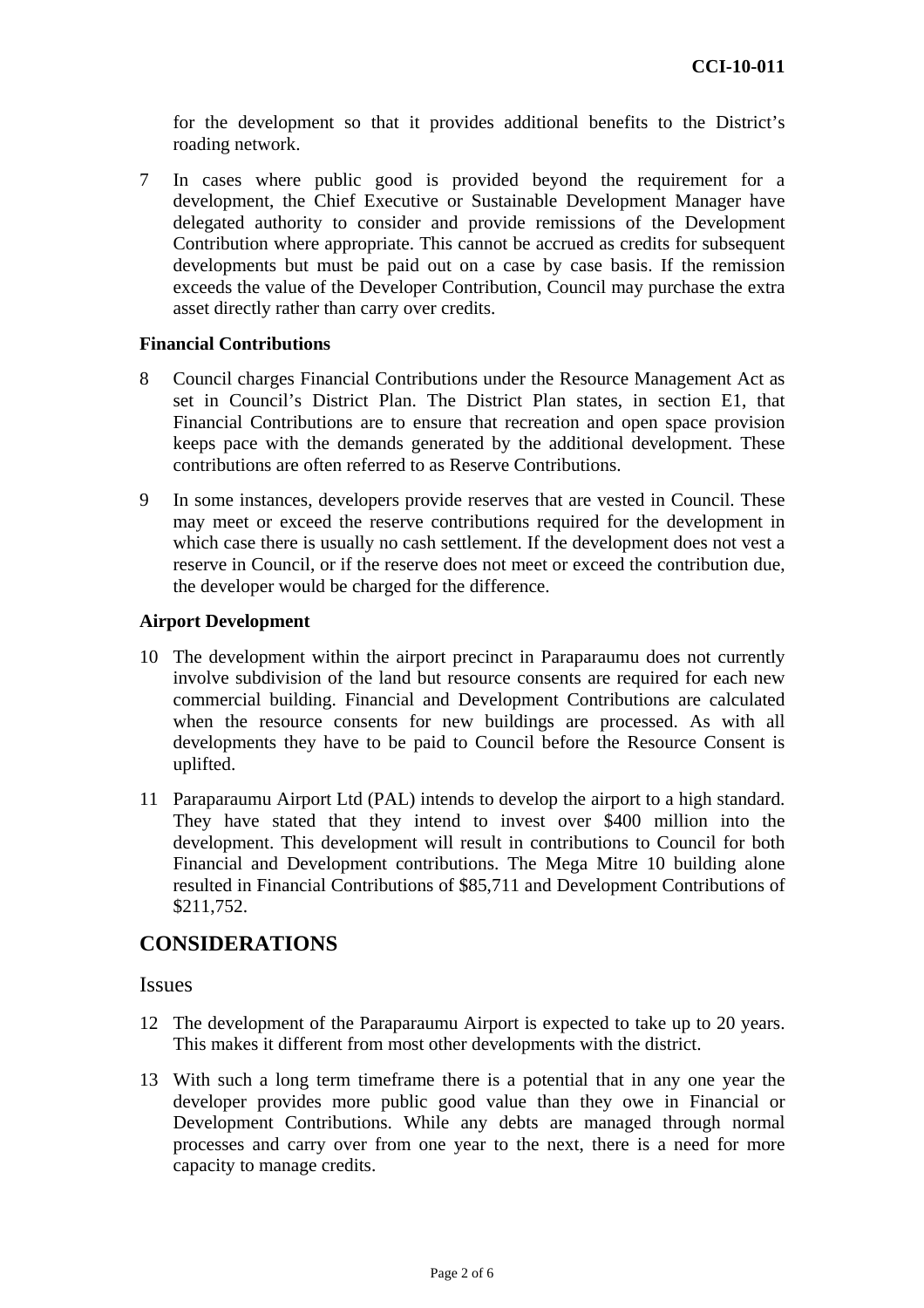- 14 PAL may wish to generate public value by bringing forward work listed in Council's LTCCP or Asset Management Plans ahead of when it is scheduled. The intent is that the public would have the benefit of the work earlier than when Council intended to build. PAL expect that in doing so they could earn credits and that Council would apply these to future Financial or Development Contributions as their site is developed.
- 15 Council would finally 'pay' for the agreed work but not until the year when it was scheduled to be built in the LTCCP or Asset Management Plan. That avoids the community paying for the work early, but allows the benefit by bringing the work forward to be realised.
- 16 An example may be if PAL builds an extra walkway in agreement with Council in 2011/12. If this work was scheduled in the CWB programme for 2014/15, then Council does not pay PAL for completing the work until 2014/15 and not in cash. Council pays by offsetting any Financial or Development Contributions that PAL incurs during 2014/15 year (generally this would be the result of a new buildings), with the credits PAL acquired when they completed the walkway earlier. Other examples are listed in the agreement to provide guidance for interpretation in later years.
- 17 The public works could be roading improvements beyond that required of PAL for their development, public toilets along the buffer zone or parks with public access in addition to the buffer zone. In considering these, Council would need to be assured that these are not required to be built by PAL as a condition of their private plan change or resource consent(s). During the plan change for the Paraparaumu Airport development, there were requirements raised that are now operative within the District Plan. When considering any public value generated by public works, these obligations by PAL will be considered by Council Officers. If PAL is under an obligation to provide that work then PAL can not claim any contribution credits. In the proposed agreement (Appendix A), there are statements around how the extra public good would be identified.
- 18 PAL would like this agreement with Council so that the value they generate is not lost at the end of each financial year but carried over as a credit. There would be no impact on rates through this agreement.
- 19 Within the proposed agreement Council must also agree to the work being undertaken in advance. For more expensive public works this should be consulted on during an LTCCP or Annual Plan process. Council has previously moved work forward where the impact to rate payers is negligible, but it is proposed in this agreement that it would still be through a Council resolution so that control is maintained by Council.
- 20 Within the proposed agreement, if Council does not agree to a proposal to bring work forward by PAL for any reason, it does not need to accept the offer by PAL. In such a case PAL may or may not undertake that work at their discretion, but PAL can not, and does not wish to demand that Council participates.
- 21 If Council agreed to a public works being carried out by PAL, the credit will only be provided after PAL has completed the work to an acceptable standard and access for the public to the asset is guaranteed. In some cases PAL would vest such infrastructure in Council, but in most cases they will provide easements or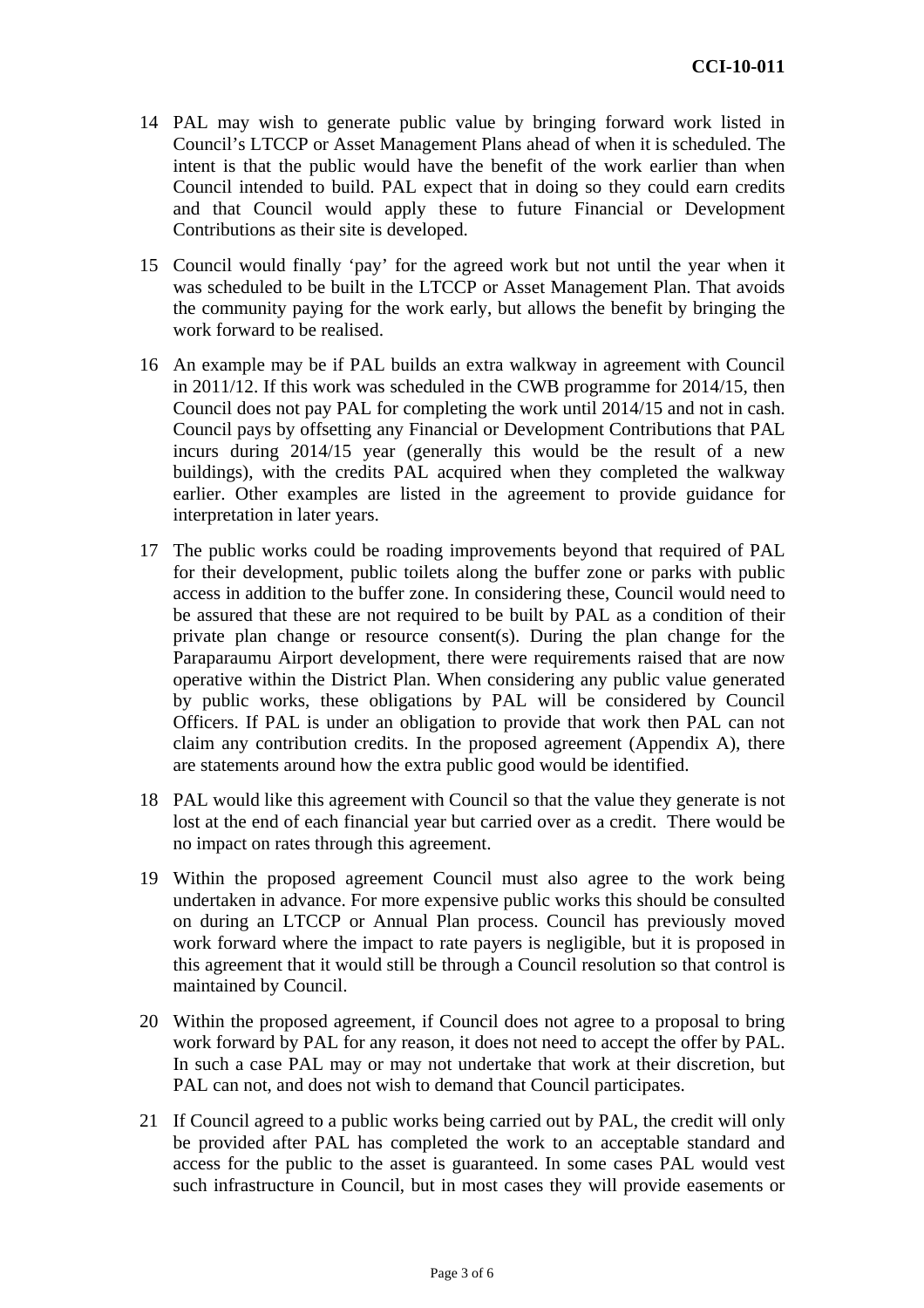agreements for perpetual right of access to that infrastructure.

### **Options**

22 There are two options available to Council. One is to enter the agreement with PAL and the other is to do nothing, in which case PAL has to operate under the existing policy frameworks.

**Option 1:** Enter into the Contribution Credit arrangement with PAL

#### 22.1 Advantages

- It encourages PAL to build works that provide non-commercial public benefit within the airport precinct.
- The Airport precinct may become more actively used by the public.
- The public get the use of public works earlier than they would if Council developed those works within the time specified in the LTCCP.
- PAL has more flexibility in planning the development over multiple years.
- There is a framework for both Council staff and PAL to work under when considering the value of public good generated by work within the Airport precinct, particularly in later years.
- Council has control over what public works it agrees to bring forward.
- 22.2 Disadvantages
	- Council, if it agrees to a public works being built earlier than in the LTCCP, commits to that project and the costs that will fall in future years, regardless of any future changes to the LTP.

**Option 2:** Do not sign an agreement with PAL.

- 22.3 Advantages
	- PAL is treated as any other developer within the district.
	- Future councils will not have to consider the impact of credits that PAL holds for agreed infrastructure built early.
- 22.4 Disadvantages
	- Does not allow the community, after consultation through the LTCCP or Annual Plan, to benefit from bringing forward works. While the current Development Contribution Policy allows for remissions, without the ability to gain credit for any balance that can go towards subsequent developments within the site, there is less incentive for PAL to participate.
	- Does not provide a framework to allow Council and PAL to take advantage of a collaborative approach to improve planning.
	- Does not provide PAL with flexibility or incentives during the development of the Airport precinct to add works that benefit the public outside of the work required to meet PAL's obligations under the District Plan.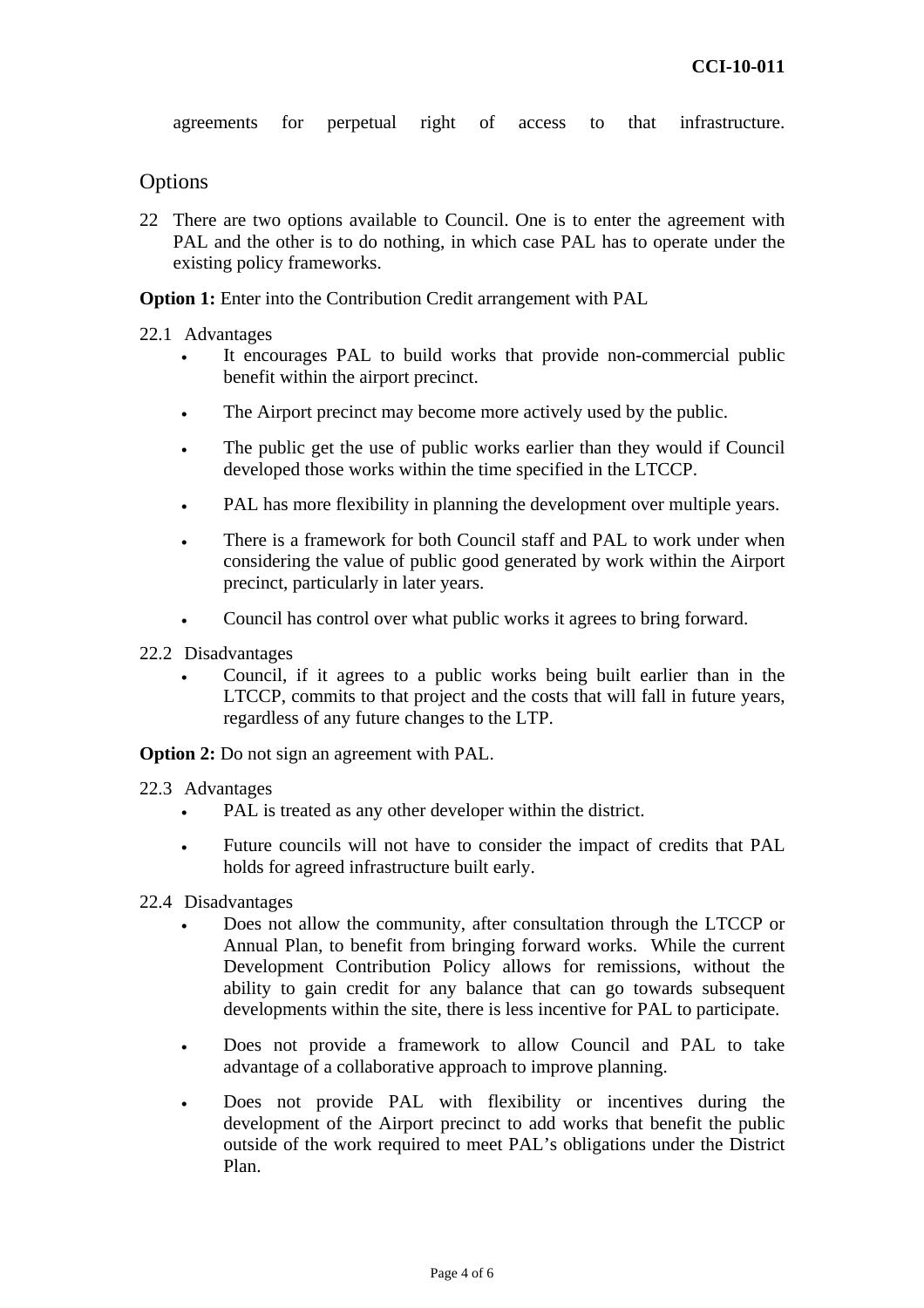# Financial Considerations

- 23 Under the proposed agreement, Council would not be increasing rates if public works were brought forward. The impact on rates remains the same as the work is in effect paid for by PAL until the financial expenditure was budgeted for within the LTCCP.
- 24 PAL's credit would be treated as a liability within Council's financials, and stated in the annual report each year.

Legal Considerations

- 25 The document has been reviewed by the Council's lawyers. Their concerns raised several issues that staff believe have been addressed. Those that Council should be aware of are discussed below.
- 26 The legal review stated that this agreement could lead to a precedent being set and potential consequences from other large and small developers. This had already been considered by staff. Small developers can already apply through the existing policy for remissions for improvements that exceed their requirements and are being provided purely for the benefit of the public, not the development. Improvements that add to the quality of a development to make it more marketable are not considered, and this is consistent with this proposed agreement.
- 27 The Airport development is different from other large developments within the District. Financial and Development contributions for other large developments will usually be incurred during the initial subdivision process at the start of the development. These developments generally don't result in outstanding credits as the value of the works often do not exceed the value of the Development Contributions or Financial Contribution payable. If the value exceeds the contribution requirements, then developers will seek upfront contributions from Council for the expected balance. This is done under the existing policy framework.
- 28 The legal review raised an issue regarding off-setting contributions from one source against another, however this issue would be adjusted through accounting journals to ensure the funds are allocated to the right accounts (i.e. Financial Contributions and Development Contributions) as credits are repaid through the application of Development or Financial Contributions.
- 29 The legal review was concerned that PAL would be able to seek agreement for enhancements that would otherwise be required under the Plan Change 73 or the District Plan, or that PAL would only provide the bare minimum if Council did not agree. Staff believe that these issues are adequately covered in the restrictions outlined in section 6.4.